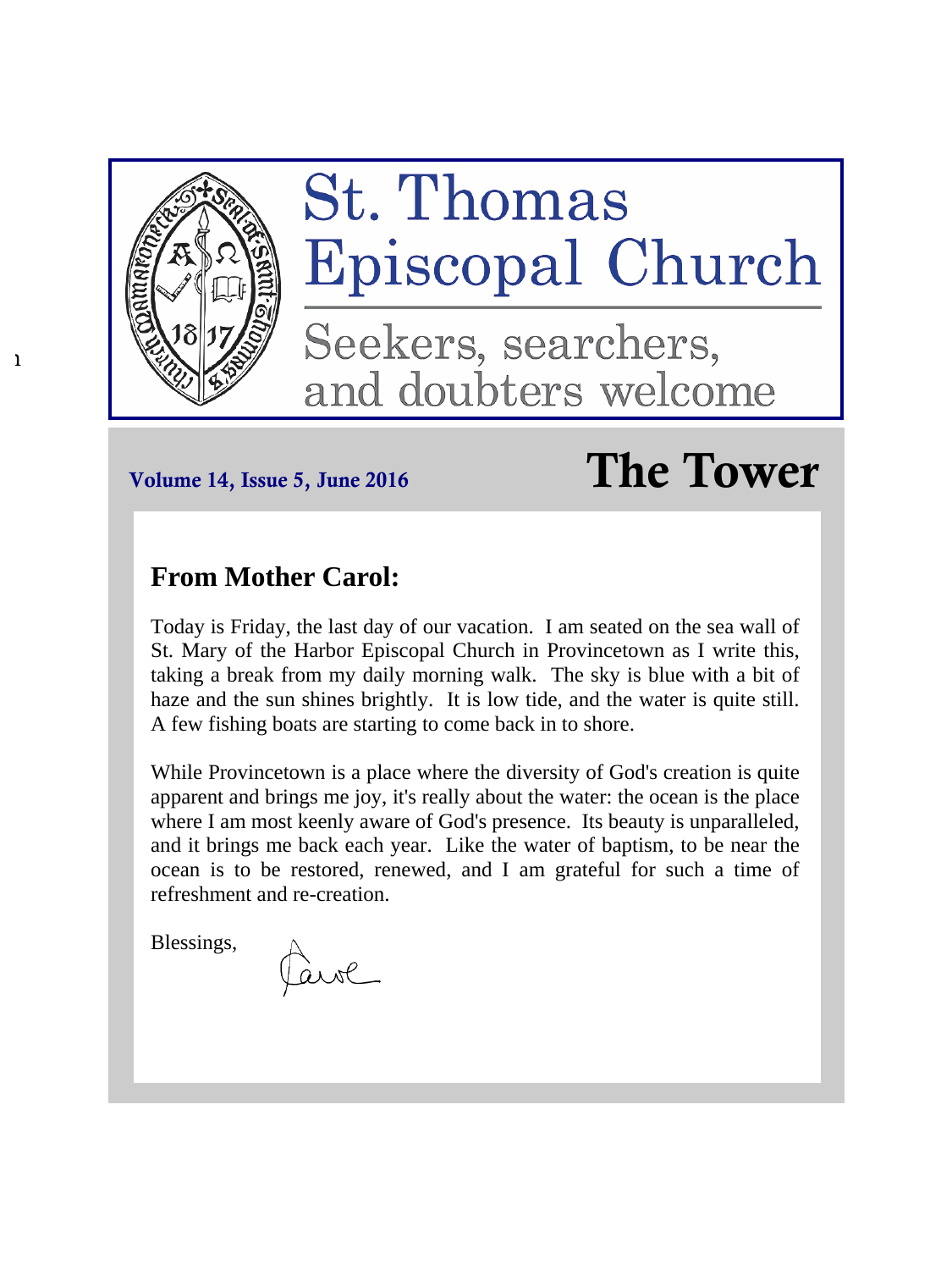## **Page 2**  *Relay for Life* **- Thank You Team St. Thomas**

The American Cancer Society Relay for Life held at Harbor Island on May 21- 22 was a great success, thanks in part to Team St. Thomas. There were 20 teams with over 200 participants. Through your generous donations our team raised \$1,320 which will support The American Cancer Society's long-term goal of a cancer-free future. Thank you Team St. Thomas supporters! I would like to send out a special thank you to my team mates who joined the relay and walked for the cure: Tami Burks, Lynn Werdal, Daniele Toselli, Dawn Yanuzzi, and Mary and Bill Reed.



The night was an inspirational and moving remembrance of those who have taken the journey through cancer and are no longer with us, an expression of gratitude for the caretakers who have guided someone's journey and a demonstration of hope for those who are continuing on their own personal journey, and a tribute to the survivors.

The evening was filled with music, games, contests, food, and fun. Toddlers to senior citizens spent the night in Mamaroneck's newest neighborhood*, Tent City at Harbor Island.* The spirit of the Relay never waned, even with some late night wind and rain; there were always participants walking the track.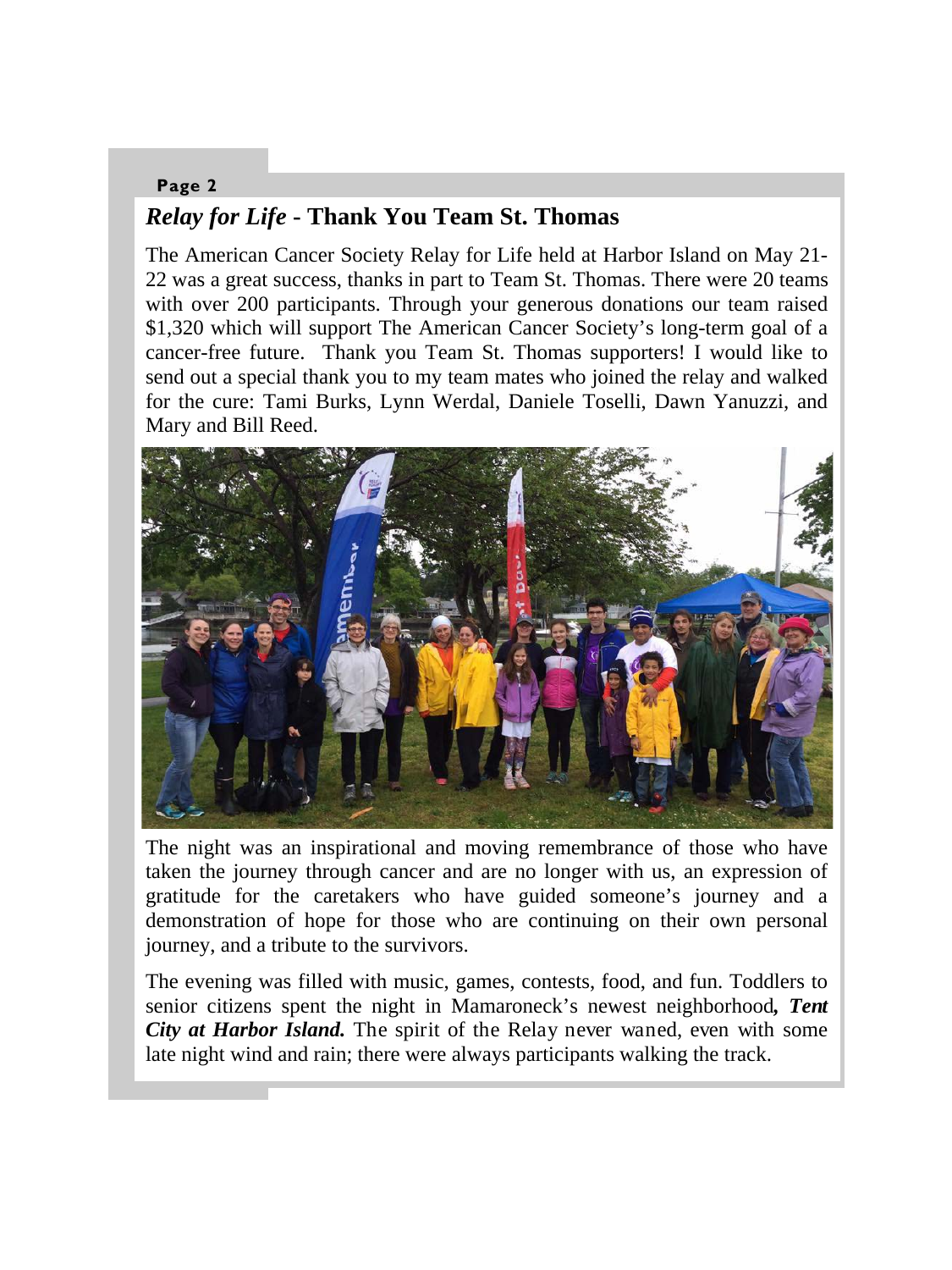I am looking forward to next year and an even bigger and better event. Keep Relay for Life in mind, dust off your camping gear, grab your kids and enjoy a family friendly fun night for an important cause. Again, thanks to all.

*Ronnie Sessler* 

# **Summer 2016—Midweek Fellowship and Worship**

Beginning Wednesday, July  $6<sup>th</sup>$  and continuing through August, join us on the church lawn for summer fellowship every Wednesday evening from 6:30 to 7:30 pm. Bring a folding chair or blanket, a picnic dinner, or just yourself.

We'll have an assortment of lawn games and activities available for all ages. Come and play a game of bocce or horseshoes, blow some bubbles or simply enjoy the chance to sit and chat with your fellow parishioners. Make some new friends or get to know old friends better.

We will end with the Wednesday Evening Eucharist in the chapel at 7:30. This short spoken service lasts about twenty minutes and is the perfect opportunity to pause and refresh spiritually mid-week.

Jami

# **See you in September**

*"Shout for joy to the Lord, all the earth. Worship the Lord with gladness; come before him with joyful songs.*" Psalm 100

I always found the song *See you in September* by The Happenings very appealing. Was it the rich harmony or the sentiment expressed by the lyrics? Probably a little bit of both, although the lyrics appear to sum up the life of an educator who marks his time in academic years. "See you in September, see you when the summer's through." It is certainly true as I prepare to say goodbye to my students for the summer.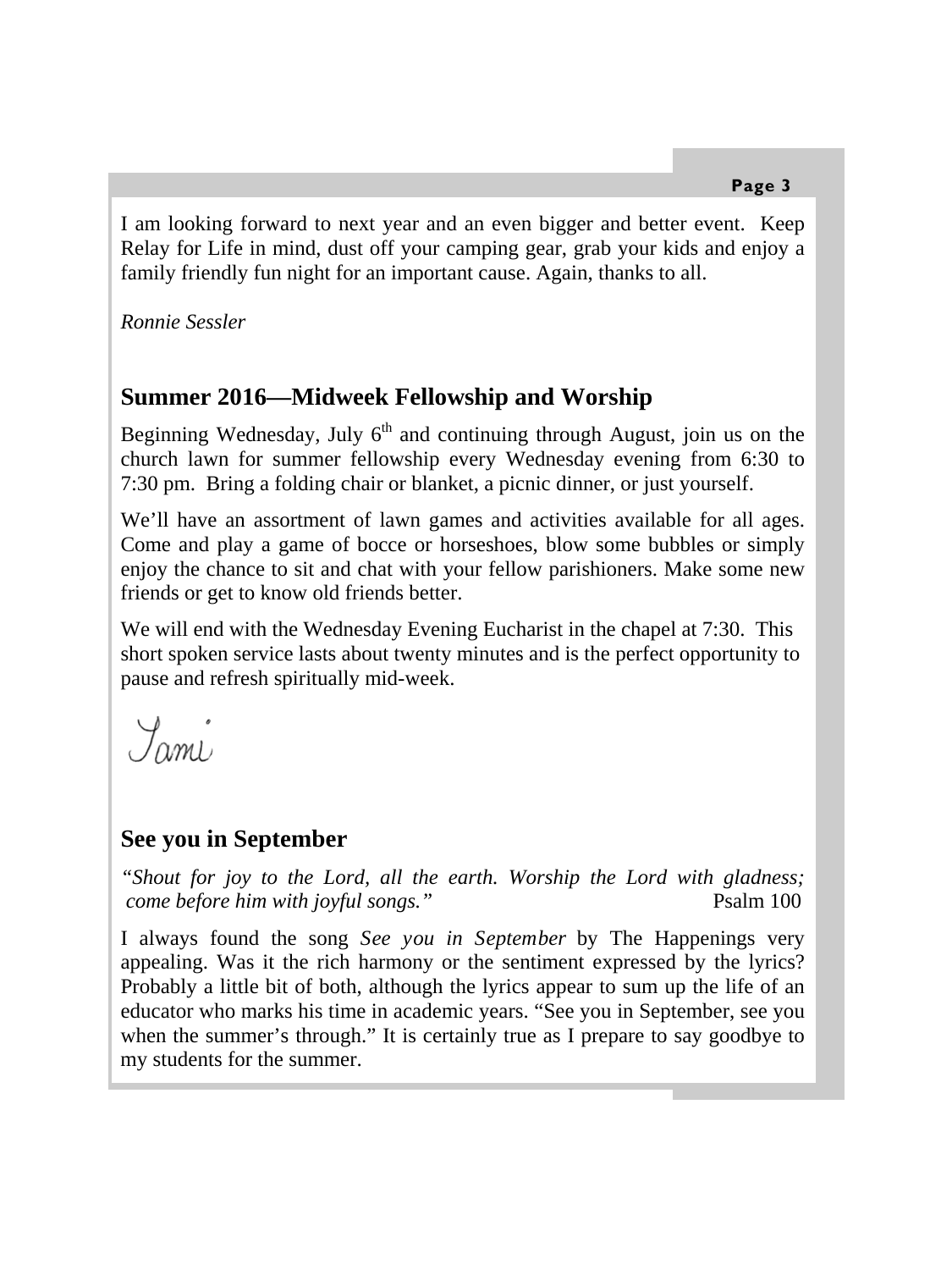It's hard to accept that it is June already; it seems like only yesterday that I first entered St. Thomas on a Sunday morning. And now its time for me to say goodbye to you, for now, because "I'll see you in September, see you when the summer's through." As part of our formation, all postulants (my official title) take an intentional hiatus from our field placement parish, returning to our sponsoring parish with an occasional visit to other Episcopal parishes during the summer months. When summer ends, some postulants anticipate a new field placement assignment in September, while others like me have the pleasure of returning for a second year.

As I prepare to say goodbye for now, with my last Sunday June 19th approaching, my heart is filled with gratitude to our Rector, Carol Gadsden, our Associate Tami Burks, the staff and members of our parish family. I couldn't have asked for a more blessed opportunity than the one I experienced at St. Thomas as a Deacon in training. You have all welcomed me with warmth and acceptance. You supported me as I engaged in parish ministry for the very first time. I always felt nurtured and raised up by your presence, your words of encouragement, and your warm smiles. I have learned a lot, taken a few missteps, and grown in my love of God because of you. So, as I prepare to spend the summer elsewhere, I look back with a grateful heart and look forward to spending my last year in formation with you.

This September will begin the final year of formation and with God's blessing; as well as the consent of the Bishop and the People of New York (those I journey with in faith) will lead to ordination. Please keep me in your prayers knowing that I will keep you in mine. And know that you will be forever pressed in my heart as a rich source of loving gratitude to a gracious God for my having experienced the love of Christ among you.

*Richard* 

# **Summer: A Time for Taking in and Taking on**

Twenty years of schooling, spanning nursery through graduate school, another eight or so working in higher education, plus almost twelve years in Christian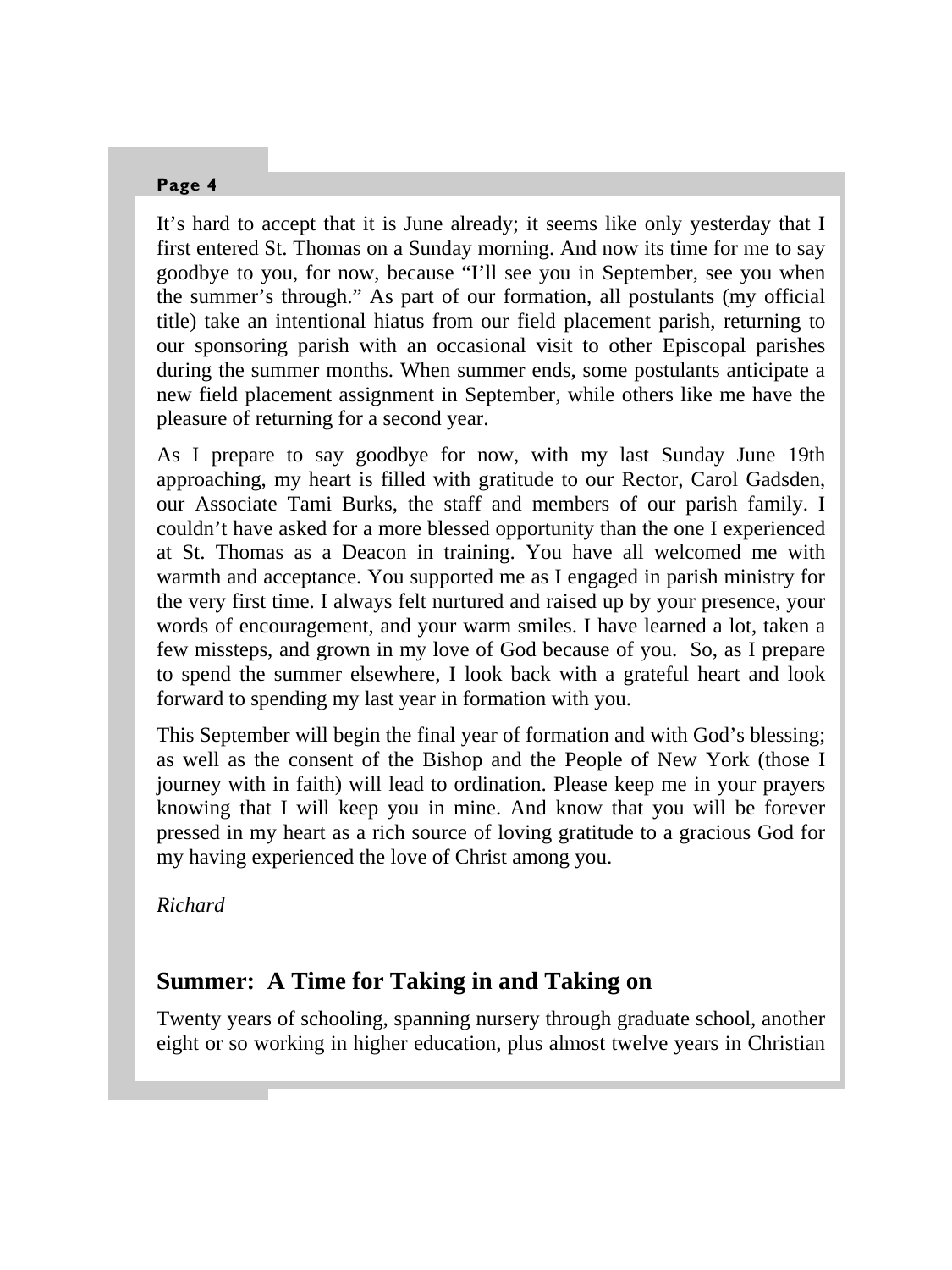Education, the ebb and flow of all those forty school years has etched a special pattern on my cells and soul.

As a student, whether I was five or twenty-five, the end of a school year brought a welcome break, with the summer offering a time to re-set and change gears. But perhaps most importantly, summer meant a shift to more organic and selfdirected exploration--coming to know when to pick certain berries that grew along the road around the cranberry bogs down the hill from our house, and when there was an abundant crop, remembering a recipe for homemade jam learned in home ec class, and recalling the math to double, triple or halve the recipe. None of this seemed like work, or even learning (even though it was!).

Mostly summers simply provided time to mull over new knowledge and skills, integrating that which I'd just recently learned into my daily existence. As a parent and a teacher, increasingly, I believe experiencing a summer's space and time, to take in and take on what we have recently learned, is pretty much as important as more formal schooling. I hope over this summer, St. Thomas' kids find unencumbered time and space to integrate, to take in and take on, what we have explored together during our Sunday School church year. To this end, I encourage our families to worship this summer, either on Sunday mornings at 9 am, or Wednesday evenings at 7:30 pm, providing continuity, and space and time, for our kids to find their own place in our faith. And let all adults in our community seize opportunities to help our kids come to know that our faith is not just a Sunday thing, and church is not just a school year endeavor. Let us all make time and space to take in and take on our loving God, during this beautiful God-given season of long, golden light and fireflies.

P.S. My own summer's taking in and taking on includes contemplating our recent Christian Education offerings--what seemed to work, and what did not, for St. Thomas' children. I invite you, and your children, into conversation and ask for your help in shaping future Christian Education offerings for our children and youth. Please take some time to share what you think, and what your kids' think, with me this summer. Call me, e-mail me, meet with me: I'd love to hear what works for you and yours, and what does not!

Kate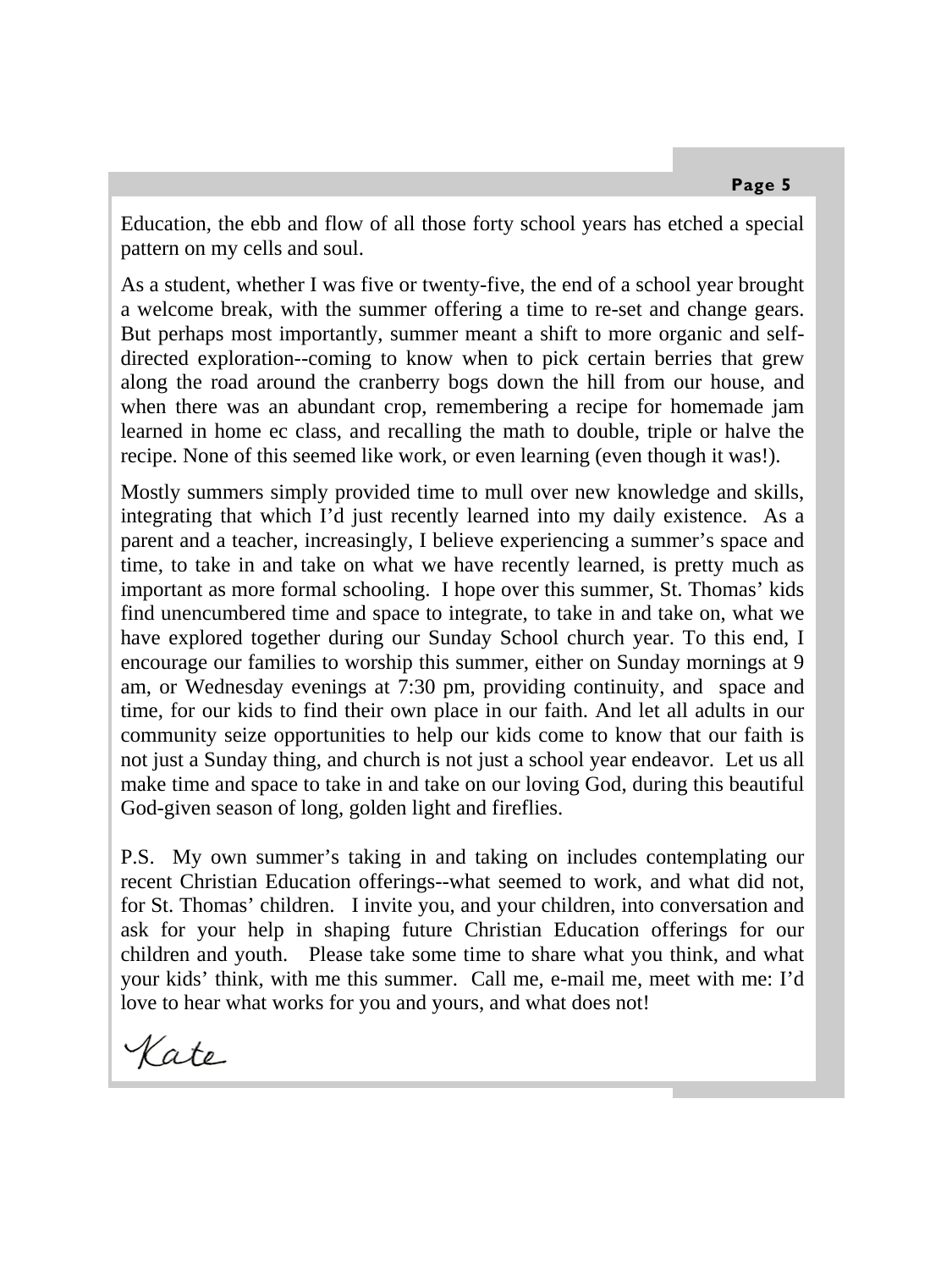# **From the Outreach Committee**

At the May 2016 meeting the following grants were approved:

- 1. Mamaroneck High School Scholarship Fund \$500
- 2. Refugee Relief  $$750$ 3. Five Scholarships to the New York
- Summer Youth Conference at \$275 each \$1375

*Jim Minnerly, Outreach Chair* 

#### **June Birthdays July Birthdays**

Peter Aresty Karen Bonaparte Jacqueline Brassington Sam Dalsimer Dr. Sheldon Evans Mary Ford Alexis Friedman Brian J. Gassick Olga Harvey Shannon Leigh Liguori Timothy Mustacato Greg Schimoler Eugenia Strychalski Collin Warkenthien

Maryam Azizi Tami Burks Eleanor Cotter Robert Deshensky Jay'Von Downer Jaylen Downer Aria Friedman Sharon Liguori Peter McDade Nancy Mustacato John Perciasepe Shannon Powell Adelaide Isabel Scenti Linda Shearman Clara Shikany Paul Shikany Gabriel Strychalski Luke Strychalski

# **August Birthdays**

William Burks Greg Cherry Nancy Doherty John Evans Andrew Gargiulo H. Lewis Henderson Elizabeth Perciasepe Rhys Ritter Jeffrey Shearman Terry Sheridan Nicholas Strychalski Bella Ann Warkenthien Thomas Warkenthien Katie Wong